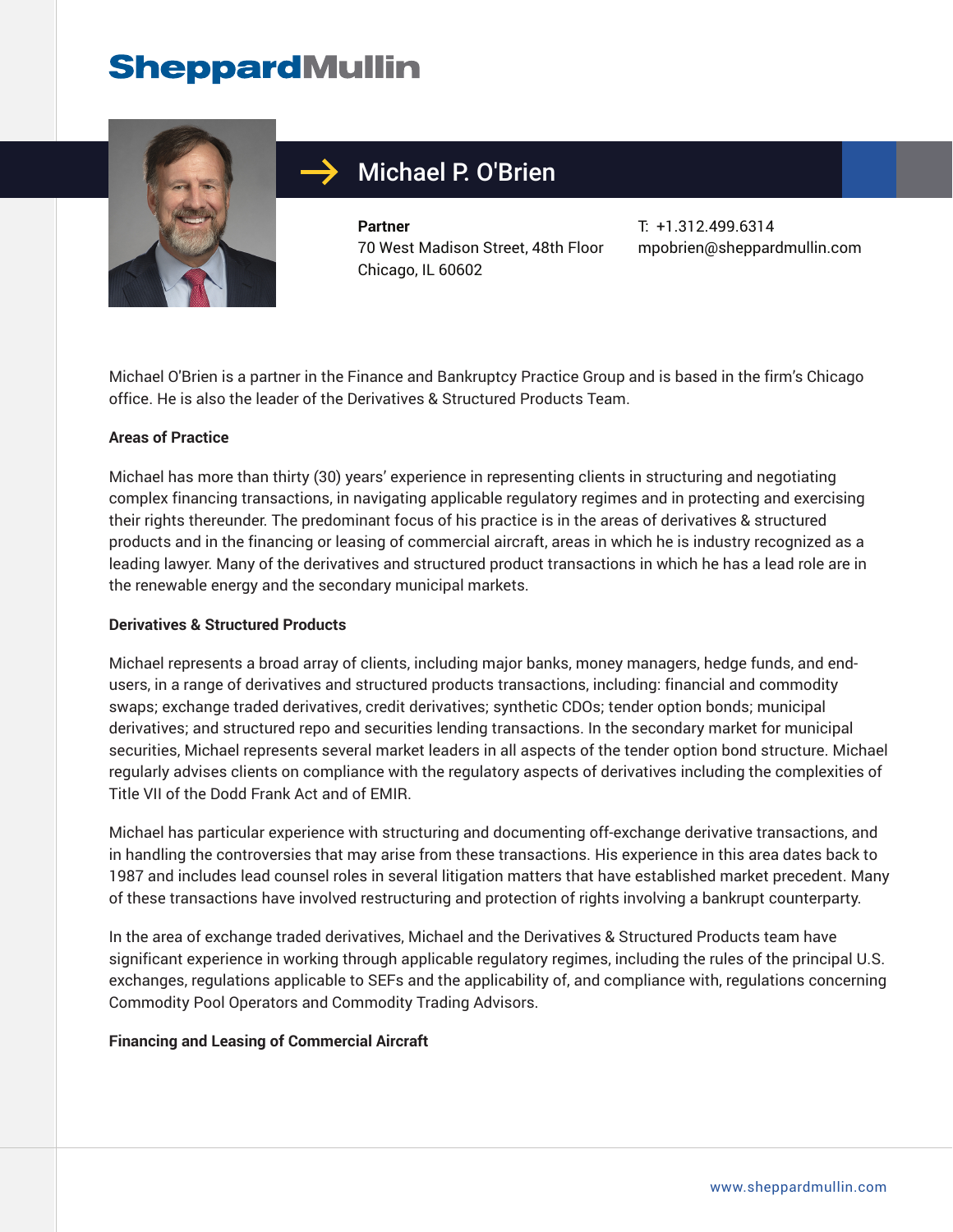Michael represents major operating lessors, lenders, equity investors, sellers and buyers in a broad range of financing, leasing and sale transactions involving commercial aircraft, engines, spare parts and other aviation sector assets such as ticket receivables and frequent flyer programs and rolling stock. These transactions have included every type of leasing and financing structure employed in the market in the past three decades and are often structured to achieve certain tax characterizations. Many of these matters have involved the protection of rights and the restructuring of transactions involving bankrupt users of equipment. He also has extensive experience in Ex-Im and other export credit agency financings of the purchase of commercial aircraft.

#### **Renewable Energy Projects**

In addition, Michael represents banks and sponsors and developers in transactions to finance the development, construction and operation of projects to generate electricity through wind and solar sources. He has significant experience in secondary market transactions to provide additional financing sources or to monetize the tax benefits of renewable energy facilities. He also has significant experience in advising clients on their rights and remedies in controversies involving hedging transactions related to such projects.

#### **Honors**

Recommended Lawyer, The Legal 500

#### Articles

#### **Finance and Bankruptcy Law Blog Posts**

- "Security-Based Swap Rules for End-Users," November 3, 2021
- "LSTA Publishes Term SOFR Concept Document," September 7, 2021
- "ARRC Formally Recommends Term SOFR," August 2, 2021
- "Latest Milestone in LIBOR Replacement Passed," July 28, 2021

### Speaking Engagements

Moderator and Panelist, "Current Issues in Derivatives", quarterly webinar 2017 to present

Speaker, "Exploring Investment Alternatives in the Loan Market," IMN 3rd Annual Investors' Conference on CLOs and Leveraged Loans, April 22, 2014, New York

Moderator and Speaker, "Current Developments in Title VII of Dodd-Frank – A Buy Side Perspective." Webcast, West Legal Edcenter, October 23, 2013

Speaker, "Financial Derivative Reform: Welcome to the New World," Chicago Bar Association, June 14, 2013, Chicago

Speaker, "The Resurgence of the Total Return Swap as an Investment Alternative in the Loan Market," IMN 2<sup>nd</sup> Annual Investors' Conference on CLOs and Leveraged Loans, April 11, 2013, New York